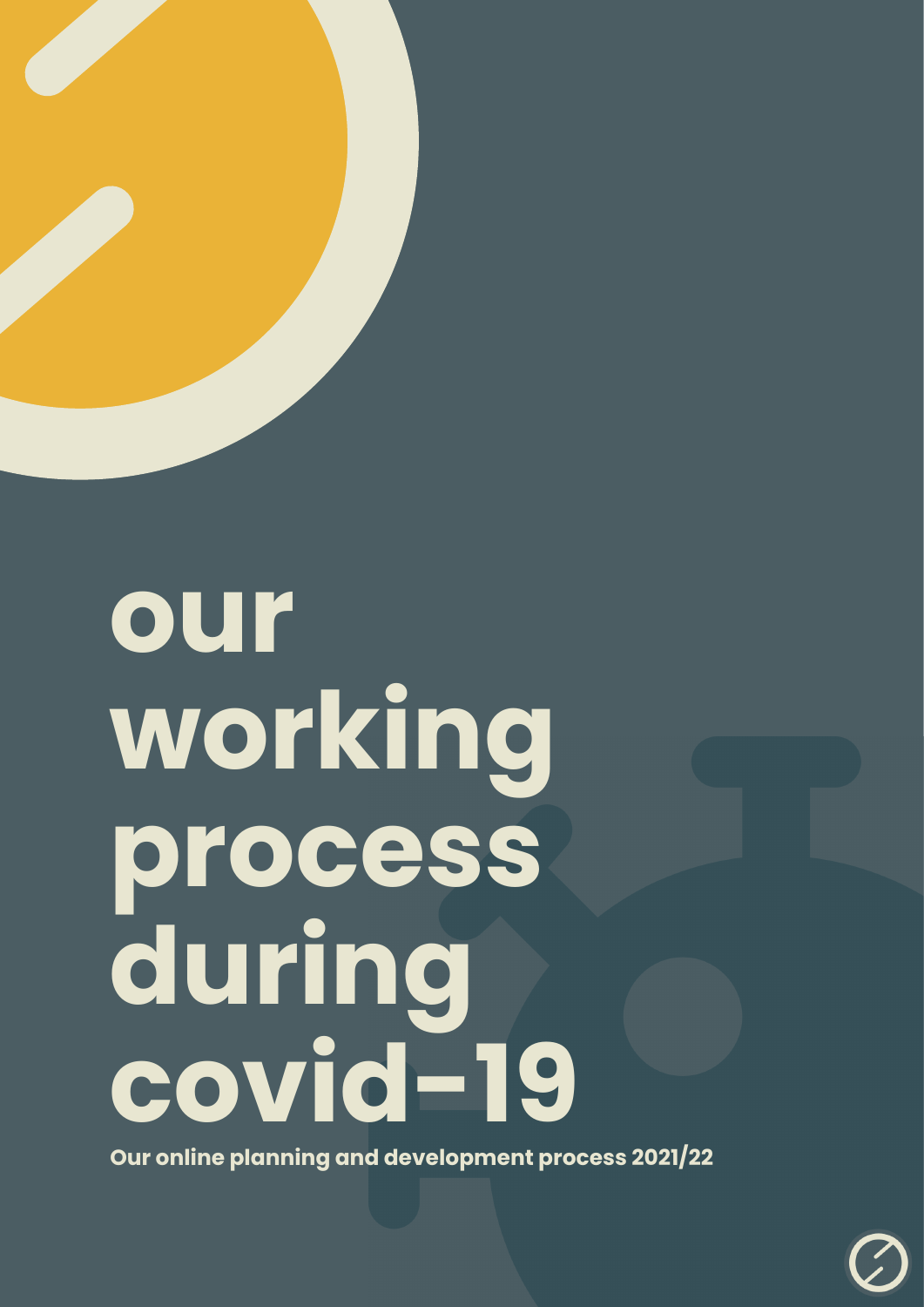**2**

**3**

**4**

## **online planning**

**In light of the ongoing COVID-19 situation, we have made a number of changes to our website design planning process. These changes will ensure that we can continue to offer a cohesive planning and development process without disruption.**

#### **Our set-up**

Suspire Media operate as a collective of website developers and designers. We do not work from a shared central office; instead, we operate from our own individual studios or offices. We have always worked this way and therefore do not anticipate any disruption or difficulties providing services. All of our team members have over 20 years of experience and offer a specific set of digital design skills.

#### **Online planning**

Like many, we are trying to reduce the enormous pressure on our health service by observing social distancing recommendations. Therefore, until further notice, all face-toface planning sessions will be conducted remotely via video conferencing software such as Skype, Zoom, Teams etc. Online meetings will be quickly set up and scheduled around your team's availability. If you have any questions, contact us on 01747 832243 or info@suspire.co.uk.

**Site Mapping Meeting:** Now that we know your audience, we can identify and then prioritise pages by developing and refining a website map. The website map will enable us to identify the required page layouts, design a coherent, hierarchical site structure and plan navigation. We will also discuss functionality, accessibility, usability and develop a Search Engine Optimisation (SEO) strategy.

**Introduction Meeting**: Our first meeting is an informal 'discovery session', generally attended by the primary stakeholders. It is often conducted before the submission of a quotation/proposal. During this session, we will discuss the requirements of the project, consider any potential challenges and review the website development process. We will also use this meeting to get to know each other and ask/answer questions.

**Target Audience Meeting:** After the quotation is accepted, we will conduct our first planning session. During this meeting, we will focus entirely on your target audience. We will learn who they are and what they want to achieve. We will also try to prioritise any audience subgroups and identify browsing environments and devices used.

**Website wire-frames and page templates:** Prior to this meeting, you will have received a number of digital webpage templates. During the session, we will concentrate on these screens and discuss; identity, colour, typography, graphics, photography and page content. The feedback we receive during this session will help us refine, adjust and improve the page templates.



တို့

旧

෯